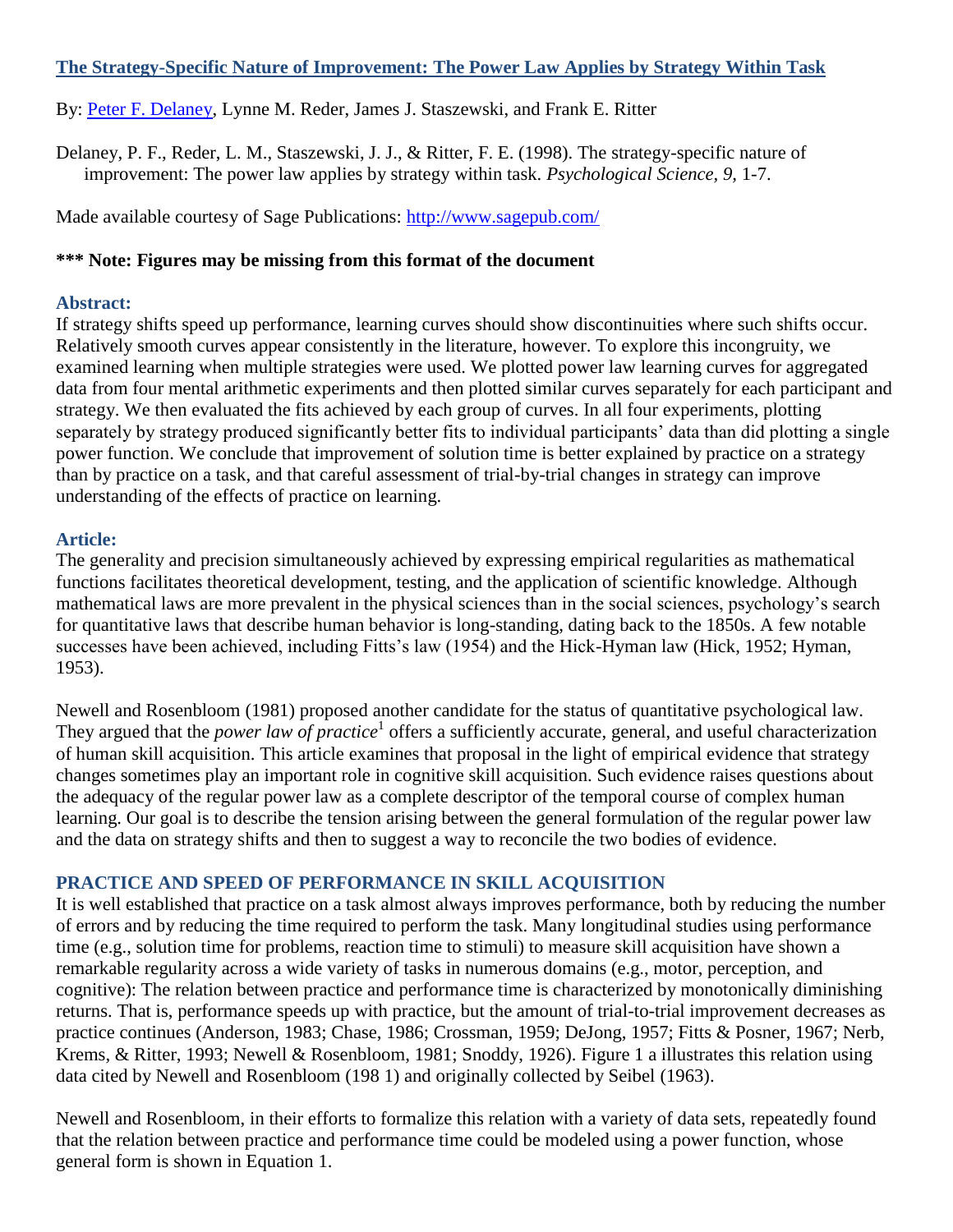$$
T = BN^{-\alpha} \tag{1}
$$

In Equation 1, the parameter *T* represents the performance time for a given trial, *B* is the time taken to perform the first trial, and *N* is the trial number. The rate at which performance time changes is represented by  $\alpha$ , with the negative value indicating that performance time decreases at a rate specified by  $\alpha$ . This interpretation of  $\alpha$  is more readily understood when log transforms are applied to Equation 1, yielding a linear function with  $\alpha$  as its slope, as seen in Equation 2.

$$
log[ T] = log[ B] - \alpha log[ N]
$$
 (2)

Figure 1b shows the effect of this transformation graphically when it is applied to the data plotted in Figure 1a. Newell and Rosenbloom (1981) achieved impressive quantitative fits to the data from a variety of skill acquisition studies, justifying their proposal that this functional relation be elevated to the status of psychological law. They were, however, careful to conclude that general power functions provided good approximations to the empirical data. This qualification was prompted in part by residuals that deviated systematically from the fitted functions.

#### **IMPROVEMENT DUE TO STRATEGY SHIFTS**

A growing body of evidence suggests that strategy changes can improve skilled performance, and that experts employ strategies that are more effective than those used by novices on the same tasks (e.g., Chi, Feltovich, & Glaser, 1981; Ericsson & Smith, 1991; Larkin, McDermott, Simon, & Simon, 1980; Staszewski, 1990). Studies of mental calculation provide some of the clearest evidence.

Improvements in problem solution times for a variety of arithmetic tasks have been linked to the adoption and adaptive use of different strategies (e.g., Compton & Logan, 1991; LeFevre, Bisanz, et al., 1996; LeFevre, Sadesky, & Bisanz, 1996; Lemaire & Siegler, 1995; Reder & Ritter, 1992; Siegler & Jenkins, 1989; Staszewski, 1988). New strategies frequently reduce the number of intermediate steps in solutions, often by substituting a single memory retrieval step for several computational steps. Replacing multiple time-consuming steps with retrieval decreases solution time accordingly (e.g., Klapp, Boches, Trabert, & Logan, 1991; Staszewski, 1988).

Staszewski (1988), for example, found that extensive practice at solving multidigit multiplication problems without external memory aids led participants to adopt a variety of new strategies. These included replacement of a series of computational steps with direct retrieval of products, adoption of more efficient calculation algorithms, and efficient memory management strategies. Although the participants involved were ordinary undergraduates, their performance at the conclusion of their laboratory training reached the level of established mental multiplication experts.

Compton and Logan (1991) used an "alphabet arithmetic" verification task in which the participants' goal was to determine whether equations such as  $\overline{A}$  + 3 = *D* were true; in this case, the answer would be "true" because *D* is three steps away from *A* in the alphabet. On one sixth of the trials, after completing the verification, participants were asked to press a button corresponding to the strategy they employed. With experience, participants learned to use direct memory retrieval instead of a series of computational steps, thereby reducing solution times.

Reder and Ritter (1992) used an arithmetic task in which participants were to rapidly choose one of two procedures to solve two-digit x two-digit arithmetic problems (e.g., 44 x 18). Participants were told to imagine that they were in a "game show" and had 850 ms to choose to either compute the answer (calculation strategy) or retrieve the answer from memory (retrieval strategy). If they selected the retrieval strategy, they then had about 1 s to state the answer; if they selected the calculation strategy, they had effectively unlimited time to compute the answer. Participants were given an incentive for choosing to retrieve, provided that they could come up with the answer quickly enough. Over the course of the experiment, specific arithmetic problems were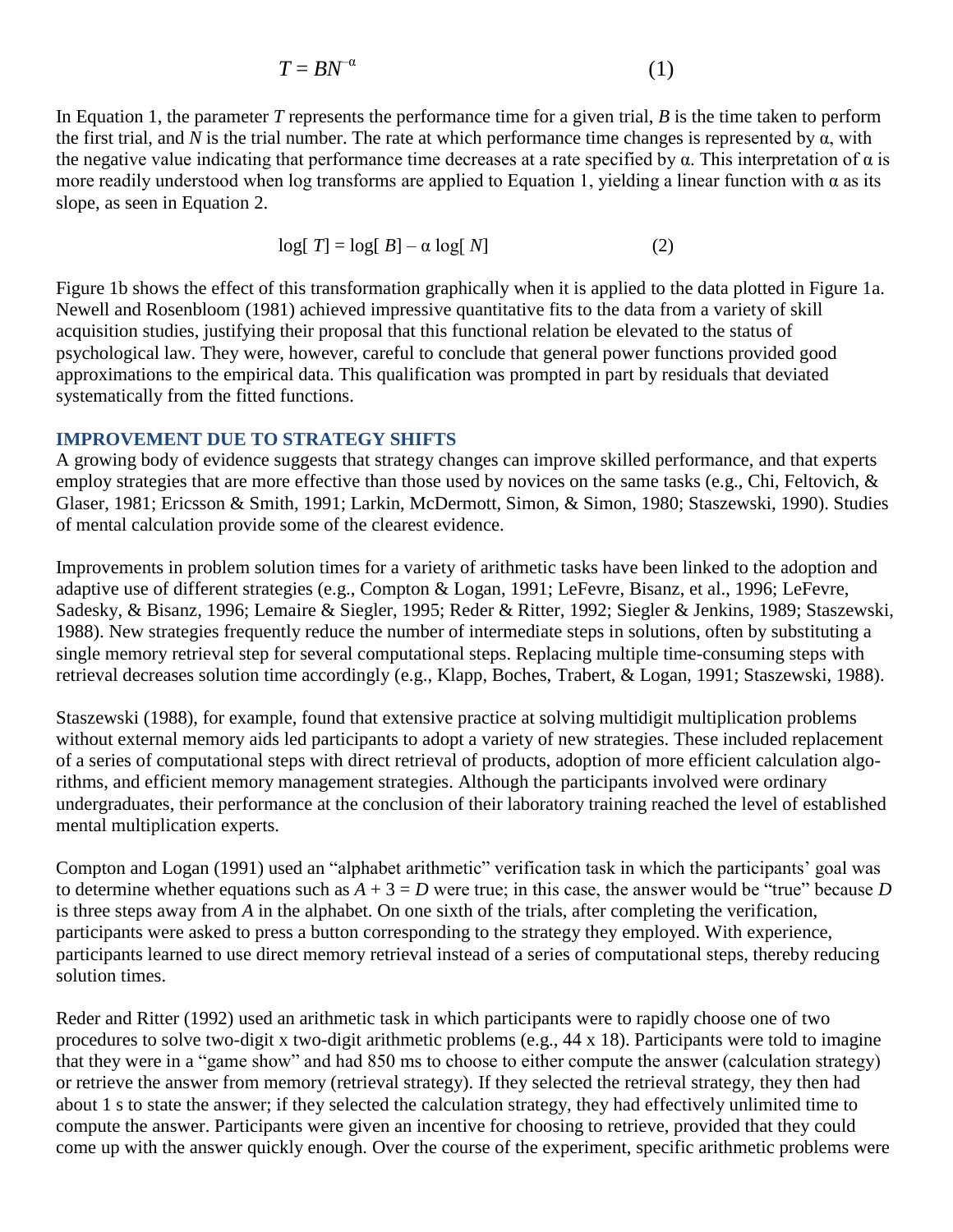repeated numerous times, and participants' tendency to select "retrieve" rather than "calculate" increased accordingly.



Fig. 1. A regular power function fit to an experiment, with untransformed axes (a) and with both axes log-transformed to linearize the relation (b). Data from Seibel (1963).

Several authors have shown similar effects of strategy changes on young children's arithmetic. For example, Siegler and Jenkins (1989) used concurrent verbal protocols and videos of young children who knew how to add using a simple counting-from-one rule. After 11 weeks of practice, almost all of the children had learned a more efficient rule that involved counting up from the larger addend rather than counting up from one. Children using this more sophisticated counting rule were faster at solving the problems because they had many fewer operations to perform to produce the answers.

In summary, several studies in the domain of arithmetic problem solving indicate that strategy shifts occur along with improvements in solution times. These findings suggest that at least within this task domain, strategy shifts could produce the systematic deviations seen when power functions have been fit to practice-related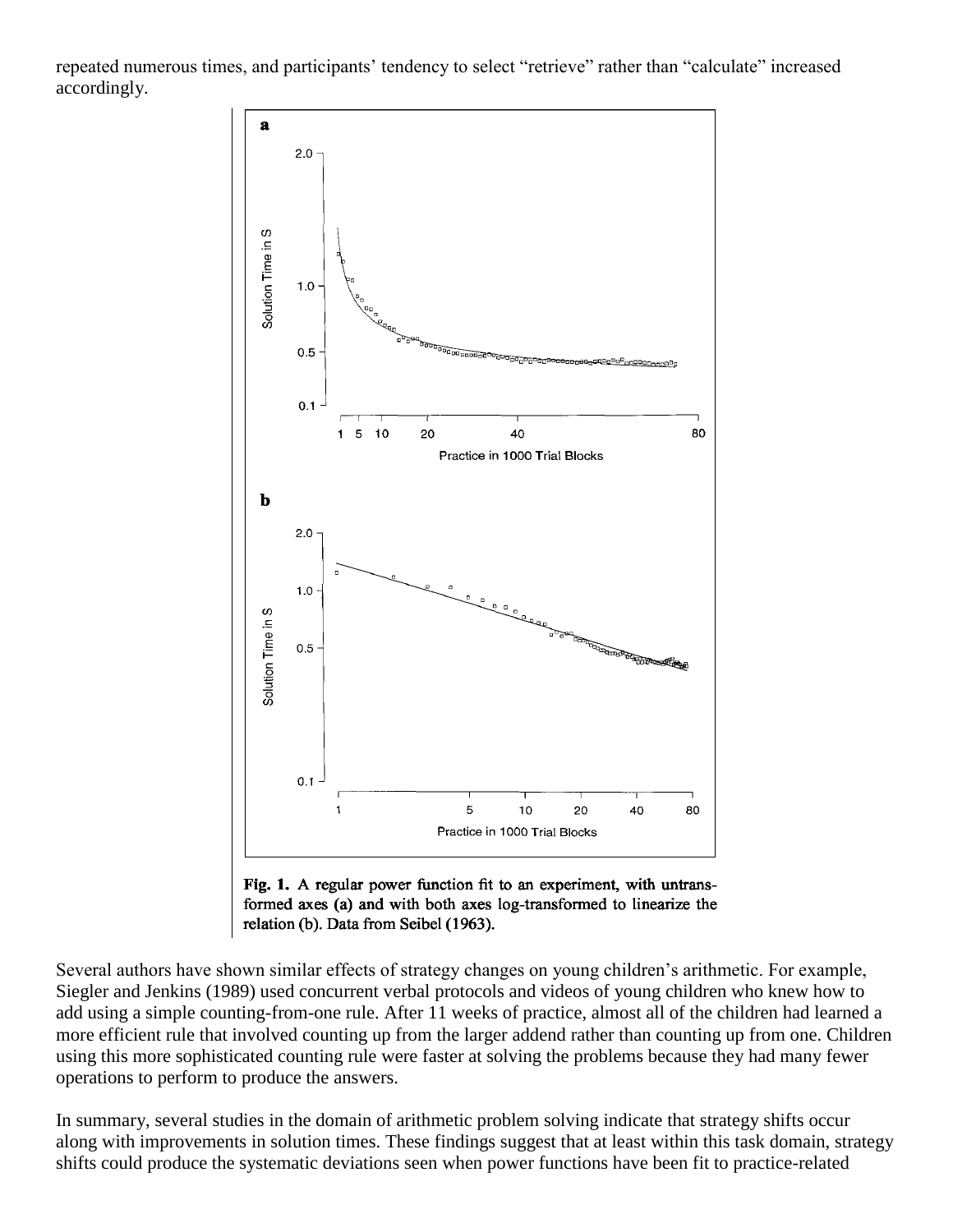reductions in solution times. If so, when fitting power functions to practice data, investigators could obtain better accounts of practice-related changes in performance by supplementing practice measures with measures of strategy than by using power functions alone. In particular, our hypothesis is that strategies may change with practice, and that performance improves according to the power law for each individual strategy, even if performance on the task as a whole, with strategies not analyzed separately, does not.

It should be noted that our claim is similar in many ways to one made by Rickard (1997), who has independently pursued a related avenue of research. He fit the power law to data from an arithmetic task that used a synthetic operator similar to one used by Reder and Ritter (1992). The fits obtained were then compared with those produced by fitting strategy-sensitive functions to the same solution times. The latter were generated by first partitioning data points by strategy employed on a given trial.<sup>2</sup> A power function was then fit separately to only those trials associated with each individual strategy. The individual-strategy functions were then compared with the regular power function to determine which better explained the variability in participants' performance. Rickard's finding was that the individual-strategy functions were no better in terms of  $R^2$ . Visual inspection of plots of the data, however, suggested that the individual-strategy functions provided a more accurate fit to the data. On this basis, Rickard (1997) argued that individual functions should be fit to each strategy separately.

Our methods are similar in many respects to those of Rickard (1997), but also differ in important ways. We reanalyzed data from four mental arithmetic studies that assessed strategy on every trial. In addition to performing analyses similar to Rickard's, we analyzed the performance of individual participants by comparing, for every participant, the predictions of the regular power function and the appropriate individual-strategy functions. We were then able to compare the regular power law with an alternative form based on improvement of specific strategies.

# **THE FEELING-OF-KNOWING EXPERIMENTS**

A series of three experiments performed by Reder and Ritter (1992) and Schunn, Reder, Nhouyvanisvong, Richards, and Stroffolino (1997) examined feeling of knowing in mental arithmetic problems. Although the present article is not concerned with feeling-of-knowing judgments per se, the data from these experiments provide a valid measure of participants' strategy use that is independent of the solution times for each trial. That information along with trial-by-trial solution times allowed us to trace the effects of strategy shifts on solution time.

Participants were presented with relatively novel two-digit x two-digit arithmetic problems (e.g., 45 x 27) in a random order. In each experiment, half of the problems used the multiply operator, and the other half used a different one. In one of these experiments, the other operator was plus (+); in the other two, the second operator, called *sharp* (#), was invented for the experiment.<sup>3</sup> Problems recurred a variable number of times, so that by the end of the experiment, participants had received different amounts of practice with different problems. Prior to attempting to answer each problem, participants were instructed to make a snap judgment (within 850 ms) as to whether they could retrieve the correct answer directly from memory or whether they would have to calculate the answer. Calculation is much slower than retrieval. This fact was used to verify that the quick decision, or feeling-of-knowing judgment, was an excellent predictor of strategy choice, or at least that the error rates and solution times corresponded closely to what one would expect given that strategy choice (see Reder & Ritter, 1992, or Schunn et al., 1997, for details).

In the analyses reported here, we excluded trials in which participants responded incorrectly because of the difficulty of interpreting solution times on those trials. Excluded trials were treated as missing values (i.e., they still contribute to the amount of practice participants received). However, we did include trials in which participants exceeded the solution time limit (approximately 1 s for retrieval or 18 s for calculation).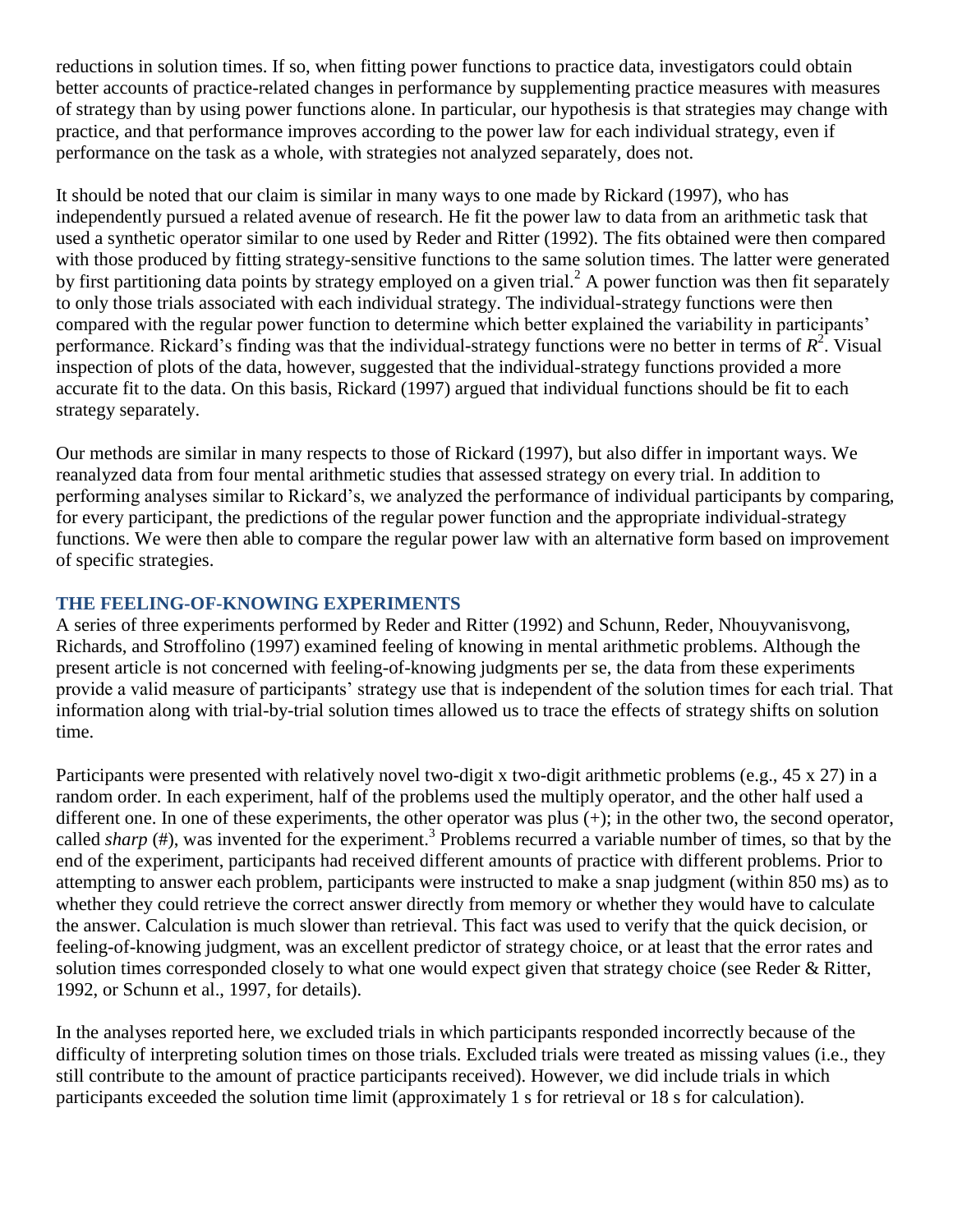# *Analysis of Group Data*

For each experiment and operator, the data were aggregated over participants. For each participant, we took the mean solution time of each problem after a given number of presentations of that problem; we then collapsed over participants. The regular power function was then fit to these aggregate data.

Solution times were also partitioned according to which strategy was used, calculation or memory retrieval. This classification was done on the basis of each participant's explicit strategy selection (i.e., the feeling-ofknowing button press). It should be noted that the strategy transition did not always occur in a stepwise fashion. Participants frequently chose to calculate an answer after they had retrieved it on a prior trial, averaging 2.39 and 2.12 strategy shifts per problem in Reder and Ritter's (1992) experiments and 3.23 switches per problem in the Schunn et al. (1997) experiment. This effect was not due solely to brief fluctuations in strategy choice while adopting a new strategy; for those problems for which more than one switch occurred, the region between the first and last strategy shift amounted to, on average, 52%, 48%, and 42% of the total trials for the three experiments, respectively. Hence, there was rarely a single point where a subject switched to a new strategy and then never switched back.<sup>4</sup> Power functions were then fit to these strategy-specific data subsets, after aggregating over participants.

The fits of the regular power function and individual-strategy power functions are summarized in Table 1. Although the specific strategies are well fit by power functions, there is little reason to prefer them to the nonstrategy-specific regular power function, because all of the fits capture at least 95% of the variance in mean solution time. An example fit has been plotted as Figure 2. The figure plots the relationship of solution time to practice on a given problem for each strategy separately, as well as showing the more traditional plot of solution time against practice with a problem, regardless of strategy. As expected, the retrieval strategy is faster than the calculation strategy, and the regular power law predicts solution times somewhere in between.

| Experiment                     | Calculation Retrieval Overall<br>$R^2$ | $R^2$ | $R^2$ |
|--------------------------------|----------------------------------------|-------|-------|
| Reder and Ritter (1992)        |                                        |       |       |
| Experiment 1, multiply         | .999                                   | -993  | .999  |
| Experiment 2, multiply         | .999                                   | -979  | .998  |
| Experiment 2, sharp            | .999                                   | .974  | .998  |
| Schunn, Reder, Nhouyvanisvong, |                                        |       |       |
| Richards, and Stroffolino      |                                        |       |       |
| $(1997)$ , Experiment 1        |                                        |       |       |
| Multiply                       | .999                                   | .991  | .999  |
| Sharp                          | .999                                   | .983  | .999  |

Another measure of fit is the autocorrelation of the residuals. Systematic patterning of the residuals following a curve fit may indicate that a predictive variable has not been considered or that an incorrect curve has been fit. Table 2 shows the results of autocorrelating the residuals for both the regular power function and the two individual-strategy functions in each of the experiments. The analysis shows that in two of the five cases, the regular power function estimates deviated systematically from the observed data (and in a third case, the regular power function estimate showed a marginally significant deviation from the observed data). In contrast, only one of the individual-strategy functions showed systematic deviations from the observed data (in a case in which the regular power function fared well).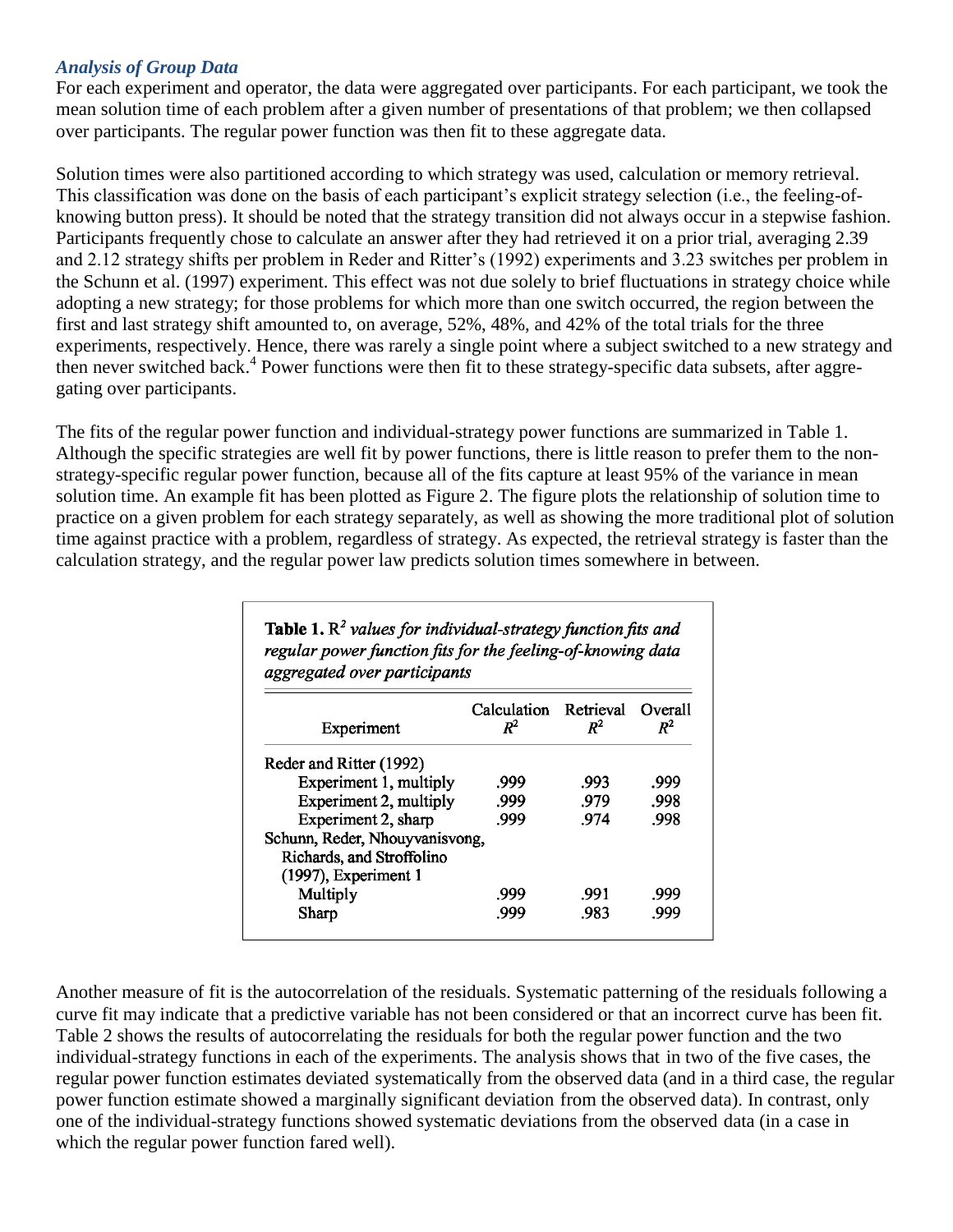In summary, analyses of aggregated data suggest that strategy variation affects solution times as hypothesized, but not unequivocally so. The mixed findings could, however, be the result of losing information by aggregation. In the next section, we address this issue through analyses of individual participants' performance.



Fig. 2. Example plot of power law fits to the feeling-of-knowing data, with both axes log-transformed to linearize the relation. The retrieval strategy (bottom line) and calculation strategy (top line) curves are plotted as a function of strategy for a given problem, not practice with the problem per se, and have different intercepts from the regular power curve (center line). Data from Reder and Ritter (1992), Experiment 1, multiplication problems (aggregated over participants and problems).

|                                | Calculation Retrieval Overall |        |         |
|--------------------------------|-------------------------------|--------|---------|
| Experiment                     | (r)                           | (r)    | (r)     |
| Reder and Ritter (1992)        |                               |        |         |
| Experiment 1, multiply         | .23                           | .13    | .49**   |
| Experiment 2, multiply         | .05                           | $-.12$ | .29     |
| Experiment 2, sharp            | .11                           | $-.27$ | $.45*$  |
| Schunn, Reder, Nhouyvanisvong, |                               |        |         |
| Richards, and Stroffolino      |                               |        |         |
| $(1997)$ , Experiment 1        |                               |        |         |
| Multiply                       | .04                           | .38    | $.63**$ |
| Sharp                          | .15                           | .58**  | .21     |

### *Analysis of Individual Participants' Data*

Analyses of individual participants' data were conducted according to the general method outlined earlier. Each data point used in the analysis represented a single experimental trial; there was no aggregation over participants or trials in these analyses. Data were grouped for analysis by operator (i.e., all multiplication problems together, all sharp problems together).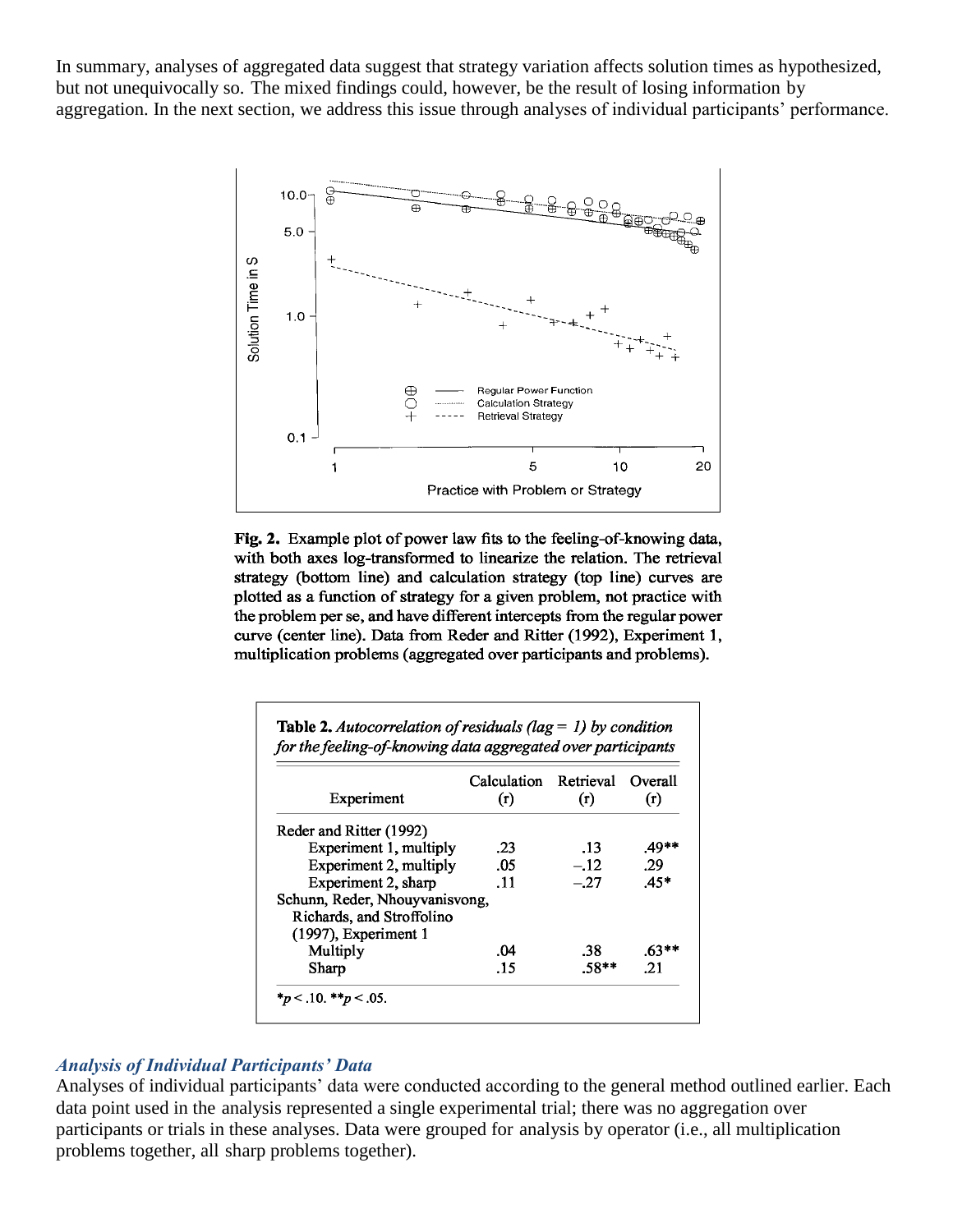First, each participant's solution times were log-transformed and regressed on the log-transformed number of trials of practice with a particular problem (i.e., we applied the power law to get an estimate of solution time). In order to generate a strategy-specific estimate of solution time, we created two single-strategy functions. These were power functions fit to log-transformed solution times and log-transformed number of trials on which the strategy had been used for this problem by the participant (as indicated by the feeling-of-knowing button press). Both of these estimates were then entered as predictors of solution time in a stepwise fashion to determine which provided a better account of improvement on the task.

We reasoned that we would be able to adequately distinguish between the two estimates only if participants used each strategy on at least 30% of the total trials. As we were interested only in those cases in which the two estimates would differ, we made an a priori decision to analyze only the data from participants who used each strategy on 30% or more of all trials for a particular operator. Using this criterion, we made 46 individual participant-by-operator comparisons, 28 for multiply and 18 for sharp (recall that the sharp operator was not used in one of the experiments).

The results of this analysis are presented in Table 3. In every case, the strategy-specific estimate was superior to the regular power function estimate. Furthermore, the regular power function did not account for a significant amount of variance once the strategy-specific estimate was entered, except in one case in which it explained an additional 2% of the variance. Table 3 also shows the incremental variance accounted for by the strategyspecific estimate after the regular power function estimate is forced in. In every case, the strategy-specific estimate accounts for additional variance.

#### *Differences Between Strategies*

As the slope and intercept of the power function can vary considerably from task to task (Newell & Rosenbloom, 1981), it seemed probable that the slopes and intercepts for different strategies would also vary. The slopes and intercepts are given in Table 4. However, the different strategies in these tasks did not have significantly different slopes. Two-tailed pair-wise comparisons revealed no significant differences between the slopes of the retrieval and calculation power law learning curves for multiplication,  $t(28) = 1.63$ , or for sharp,  $t(17) = 1.21$ . The slopes of the calculation curves for sharp and multiply were not significantly different across participants,  $t(15) = 0.90$ ; neither were the slopes of the retrieval curves for these operators,  $t(15) = 0.78$ .

| Experiment                                                                                                                                                                                                                                                                                                                                                                                                                                                                                                                                                        | Free-entry<br>$R^2$ a | Forced-entry<br>$\triangle R^2$ | N  |
|-------------------------------------------------------------------------------------------------------------------------------------------------------------------------------------------------------------------------------------------------------------------------------------------------------------------------------------------------------------------------------------------------------------------------------------------------------------------------------------------------------------------------------------------------------------------|-----------------------|---------------------------------|----|
| Reder and Ritter (1992)                                                                                                                                                                                                                                                                                                                                                                                                                                                                                                                                           |                       |                                 |    |
| Experiment 1, multiply                                                                                                                                                                                                                                                                                                                                                                                                                                                                                                                                            | .537 (.125)           | .369(.136)                      | 6  |
| Experiment 2, multiply                                                                                                                                                                                                                                                                                                                                                                                                                                                                                                                                            | .602(.083)            | .510(.071)                      | 5  |
| Experiment 2, sharp                                                                                                                                                                                                                                                                                                                                                                                                                                                                                                                                               | .620 (.152)           | .453 (.144)                     | 4  |
| Schunn, Reder, Nhouyvanisvong,                                                                                                                                                                                                                                                                                                                                                                                                                                                                                                                                    |                       |                                 |    |
| Richards, and Stroffolino                                                                                                                                                                                                                                                                                                                                                                                                                                                                                                                                         |                       |                                 |    |
| $(1997)$ , Experiment 1                                                                                                                                                                                                                                                                                                                                                                                                                                                                                                                                           |                       |                                 |    |
| Multiply                                                                                                                                                                                                                                                                                                                                                                                                                                                                                                                                                          | .633(.122)            | .278(.179)                      | 17 |
| Sharp                                                                                                                                                                                                                                                                                                                                                                                                                                                                                                                                                             | .665 (.156)           | .265(.155)                      | 13 |
| Note. Values enclosed in parentheses represent standard deviations. All<br>values that contributed to these means were significant, $p < 01$ or better.<br><sup>a</sup> Estimates for individual-strategy solution time entered the regression<br>model first in the free-entry analyses for all conditions. Estimates based<br>on the regular power function augmented the model for only 1 participant,<br>who contributed to the mean for the sharp problems in Schunn et al. The<br>incremental variance accounted for by this variable in this case was 020. |                       |                                 |    |

power achieved by entry of the individual-strategy estimates after variance accounted for by the regular power function estimates has been removed.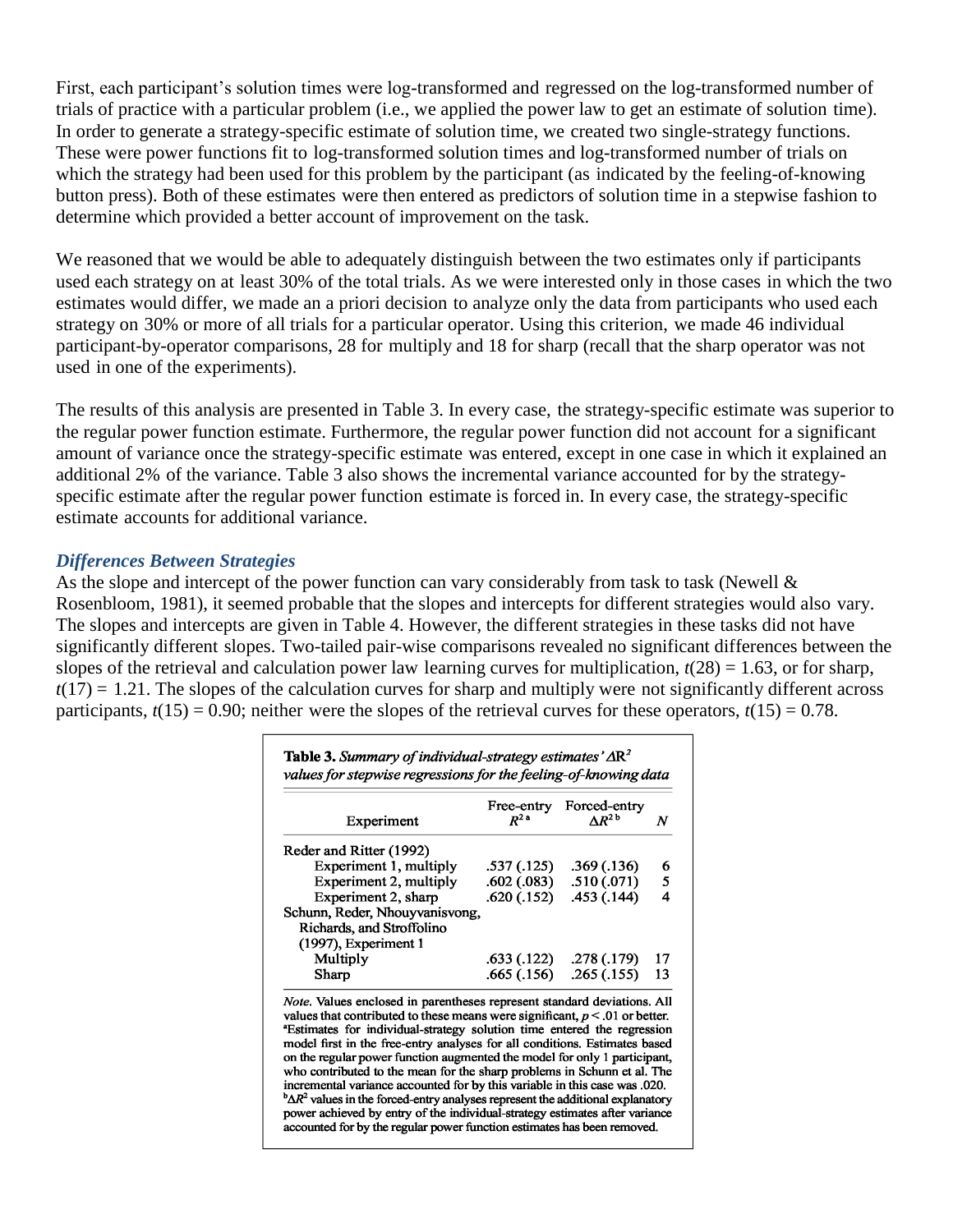The intercepts did differ, with retrieval being faster than calculation for both multiplication,  $t(27) = 18.67$ ,  $p <$ .001, and sharp,  $t(17) = 9.13$ ,  $p < .001$ .

# **EXPERIMENT WITH AN EXPERT MENTAL CALCULATOR**

The analyses just described show that the natural transition from calculation to direct memory retrieval that occurs with practice on a problem is better fit by two power functions than by one. To test the generality of this conclusion, we reanalyzed Staszewski's (1988) data. In this study, a single subject (G.G.) practiced mental multiplication for more than 600 sessions. After the 500th session, G.G. was taught a new strategy. This data set allowed us to look at long-term strategy changes following explicit instruction. It also differs from the feelingof-knowing experiments in that strategies were not interleaved; rather, the introduction of a new strategy occurred at a single transition point.

# *Method*

Problems from nine problem-size categories were presented either orally or visually. For visually presented problems, the problem operands remained available to the participant throughout his computation. The problem-size categories were differentiated by the size of problem operands: Multipliers were one or two digits, and multiplicands ranged from one to five digits. An example from the problem-size category called 2 x 4 would be 69 x 4,957. Problems were randomly generated for each problem size during the first phase of the experiment, so repetitions were rare (unlike in the feeling-of-knowing experiments). During the second phase, problems from the last 100 practice sessions of the first phase were repeated in order.

During the first phase, G.G. was instructed to use an unconventional general solution strategy commonly used by expert mental calculators (Smith, 1983). Unlike the usual strategy, which works from right to left, the experts' strategy works in the opposite direction. That is, they start computations with the digits of the highest magnitude in both operands and proceed to the lowest. G.G. was instructed to work as quickly and accurately as possible, although accuracy was emphasized if his aggregate error rate exceeded 10%. He took 20 sessions to achieve this criterion, which he never again exceeded, maintaining an average error rate of 5.2% over the remainder of his training. His consistently high accuracy minimizes any interpretation problems arising from speed-accuracy trade-offs.

| Condition                      | Mean slope $(\alpha)$ | Mean<br>intercept<br>$(\log B)$ |
|--------------------------------|-----------------------|---------------------------------|
| Multiply, retrieval strategy   | 0.54(0.53)            | 3.21(0.25)                      |
| Multiply, calculation strategy | 0.37(0.18)            | 3.99(0.13)                      |
| Sharp, retrieval strategy      | 0.11(1.15)            | 2.97(0.90)                      |
| Sharp, calculation strategy    | 0.25(0.88)            | 3.77(1.14)                      |

Starting with the 501st practice session, the second phase began, and G.G. was instructed to use a new strategy that applied only to the problems with two-digit multipliers (i.e., 2 x *n*s, where *n* is 2, 3, 4, or 5). This new strategy offers greater efficiency because it reduces memory load relative to the original two-place multiplication procedures (consult Staszewski, 1988, for further details). During his 1 day's practice with this new strategy, G.G. gave concurrent verbal reports. In later sessions, retrospective reports were used to monitor strategy use, and he consistently reported using the new strategy. Moreover, G.G. was also required to give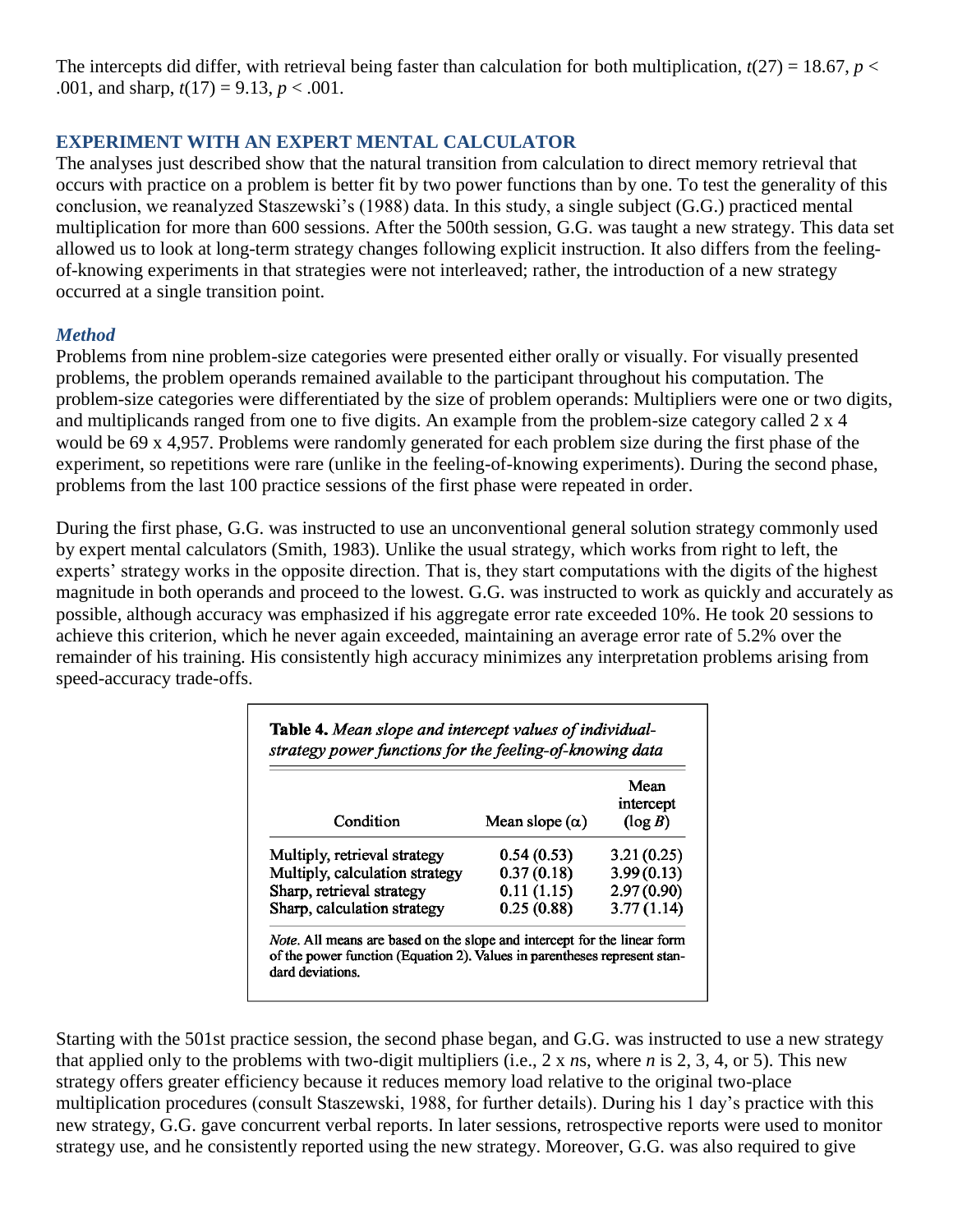concurrent verbal protocols of how he was solving the problem during approximately half of these later sessions, and these protocols also revealed consistent use of the new strategy.

# *Comparison of Performance by Problem Condition*

The data were fit separately to a power function for each mode of presentation for each of the nine problem-size categories. Each data point in our analysis is the median correct solution time over five experimental sessions for that problem size (15 presented problems). The analysis procedure is identical to that used for the feeling-ofknowing data sets, with one exception: The power function used in fitting included an empirically determined asymptote for each problem size (based on Staszewski, 1988). In other words, we generated two estimates of solution time, one based on the regular power law (the regular power function estimate) and the other based on fitting two separate functions to the data set, splitting the trials into those from the first phase using the old strategy and those from the second phase using the new strategy (the multiple-strategy estimate). These two estimates were then employed as predictors of solution time in stepwise regressions.

We predicted that for 2 x 2 to 2 x 5 problems, to which the new strategy applied, we would see an improved fit by taking into account strategies, while in the 1 x 2 to 1 x 5 problems, for which the new strategy had no effect, we would not see an improved fit. The results of the analysis are shown in Table 5. In analyses in which predictors with the highest *F* value entered the regression models first (column 1), the multiple-strategy estimate entered first for each problem condition. The regular power function estimate accounted for incremental variance in only one condition (2 x 5 oral) in which strategy was manipulated (i.e., 2 x 2, 2 x 3, 2 x 4, 2 x 5), and the amount was small (0.5%). In analyses that forced the regular power function estimate into the model first, the multiple-strategy estimate always accounted for a significant amount of incremental variance for the conditions in which the new strategy applied (column 2).

For the majority of those cases in which the new strategy did not apply (i.e., the new strategy should not have influenced performance), the multiple-strategy estimate did not account for incremental variance once the regular power function estimate was forced in. The small improvement due to the multiple-strategy estimate in some of these cases may be due to other concurrent endogenous local strategy changes found in G.G.'s solutions to specific subproblems. The evidence indicates that subproblems can be identified in problems with multidigit operands, and that direct retrieval supplants multistep computation for an increasing proportion of 1 x 2 and 1 x 3 subproblems with practice (Staszewski, 1988). Additional small endogenous strategy shifts cannot be ruled out.

Figure 3 provides example plots for G.G.'s solution times in the 2 x 5 visual and 1 x 5 visual conditions, blocked for display in 15-session practice blocks. Figure 3a shows the fits of the regular power function estimates (including asymptotes computed by Staszewski, 1988, p. 115) for the 1 x 5 problems and for the 2 x 5 problems. Additionally, a third line has been included to show how improvement on the new strategy deviates from improvement on the old. There are two things to note about this additional line. One is that the first few points after the new strategy is introduced are above the regression line for the older strategy. This is because when people first learn a new strategy, it often takes longer to use it than a more practiced strategy. The other observation is that the slope of the new function implies that by Session 1,000, G.G. would be answering 2 x 5 problems as quickly as 1 x 5 problems, which seems unlikely. This is an artifact of starting the plot of a new strategy far along in the practice curve, however. When the same data are replotted using our individualstrategy formulation in Figure 3b, the slope of the new strategy function is more sensible. Here, the newstrategy data for the 2 x 5 problems are plotted starting from Block 1, because if it is assumed that practice occurs by strategy rather than by task, then there is no practice on the new strategy until it is introduced.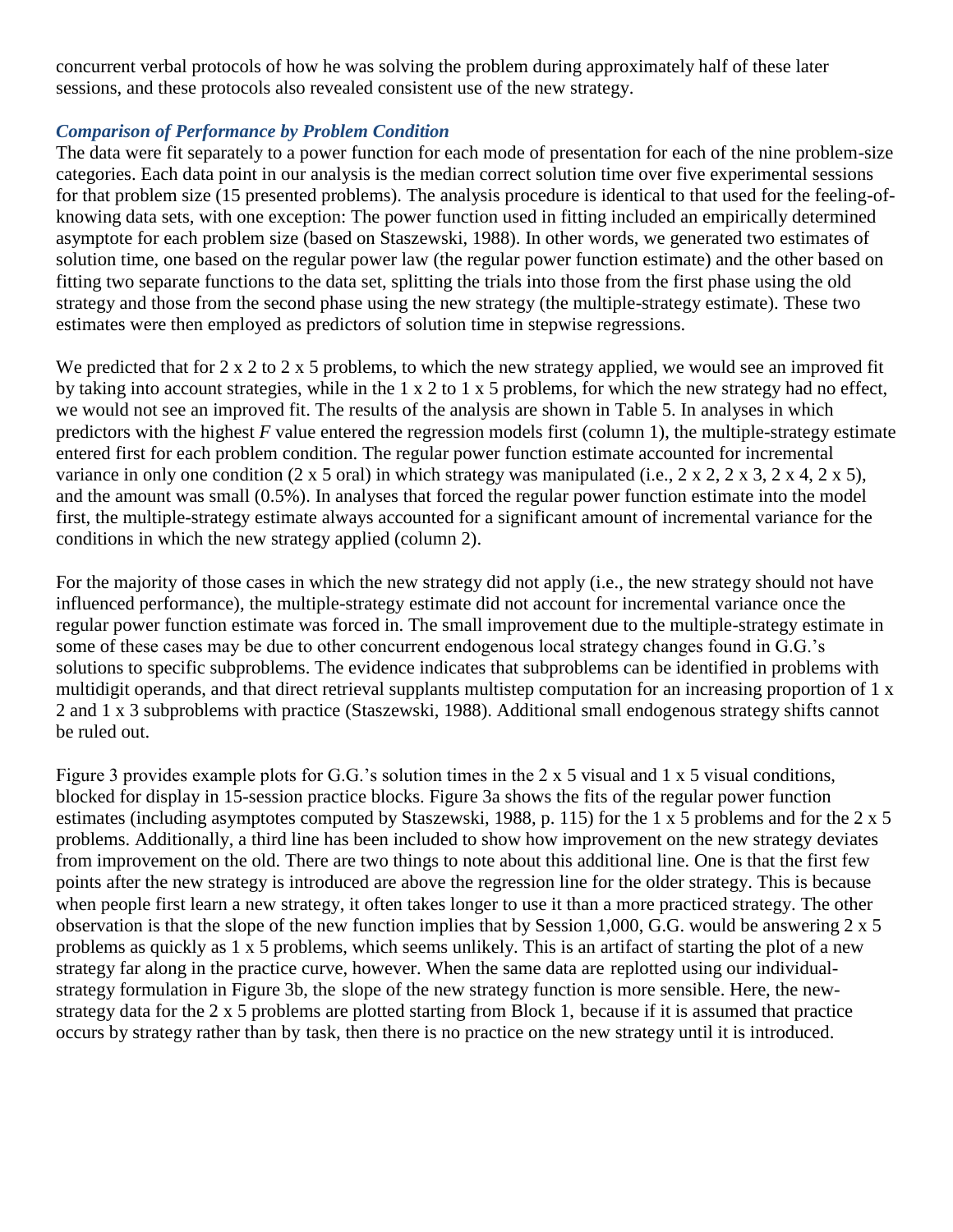

Fig. 3. Comparison of regular power functions and individual-strategy power functions. Shown in (a) is an example plot of the regular power function estimates of solution times produced by an expert mental calculator (G.G.) for  $1 \times 5$  (one-digit  $\times$  five-digit) and  $2 \times 5$ (two-digit  $\times$  five-digit) visually presented mental multiplication problems, as a function of practice. Each data point represents 15 sessions. Also shown is a power function fit to the subset created by introducing a new strategy at Session 501, plotted to show the nonlinearity of the log-log plot when the new strategy is introduced. Shown in (b) are example plots of the individual-strategy power function estimates of the same data, plotted as a function of practice with the strategy rather than with the task. Data from Staszewski (1988).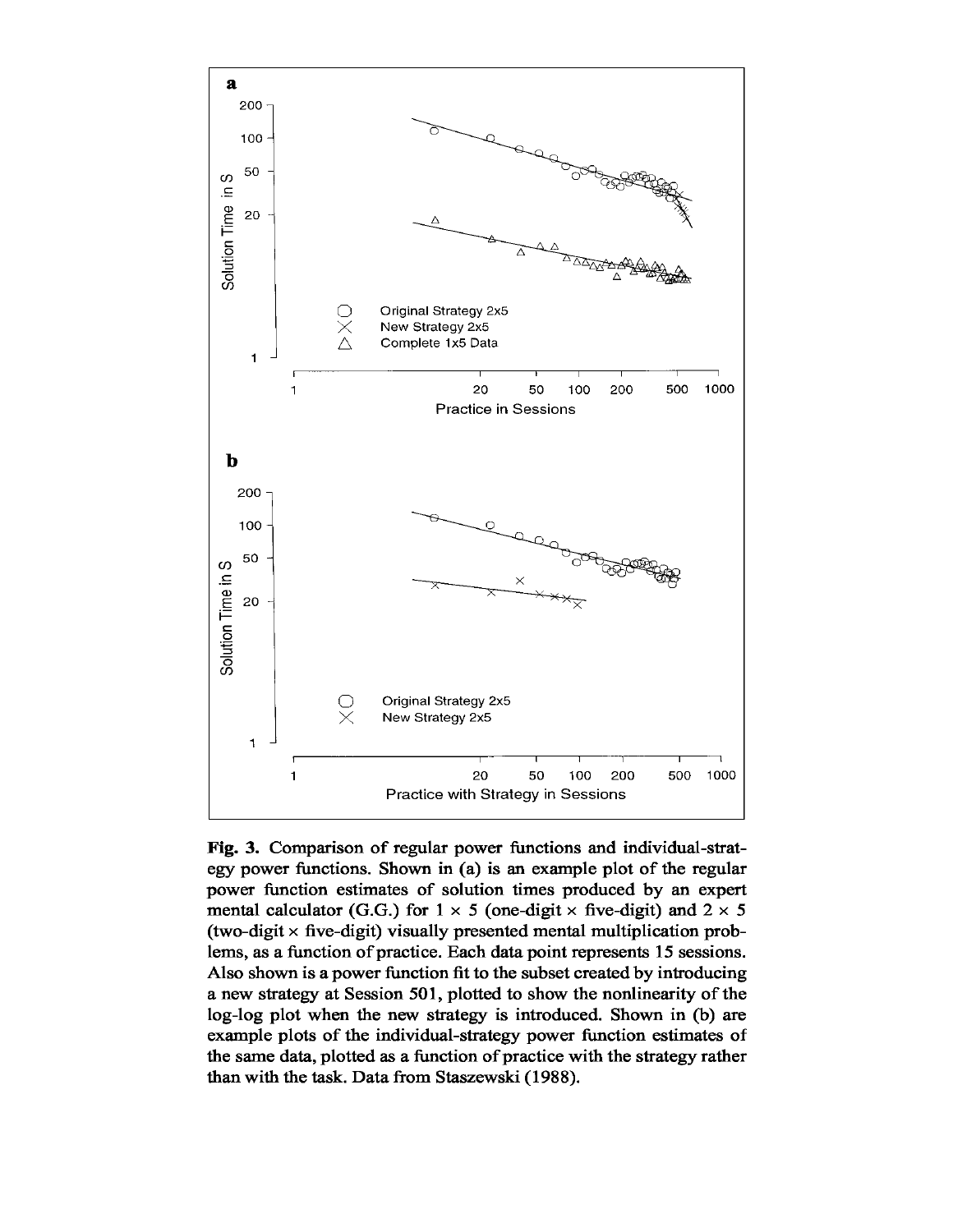| Condition           | Free-entry $R^{2a}$ | Forced-entry $\Delta R^{\text{2b}}$ |
|---------------------|---------------------|-------------------------------------|
| $1 \times 1$ oral   | .274                | .066                                |
| $1 \times 2$ oral   | .779                | .008                                |
| $1 \times 3$ oral   | .757                |                                     |
| $1 \times 4$ oral   | .713                | .011                                |
| $1 \times 5$ oral   | .797                |                                     |
| $2 \times 2$ oral   | .883                | .012                                |
| $2 \times 3$ oral   | .931                | .010                                |
| $2 \times 4$ oral   | .889                | .018                                |
| $2 \times 5$ oral   | .888                | .060                                |
| $1 \times 1$ visual | .679                | .013                                |
| $1 \times 2$ visual | .801                |                                     |
| $1 \times 3$ visual | .734                |                                     |
| $1 \times 4$ visual | .781                |                                     |
| $1 \times 5$ visual | .772                |                                     |
| $2 \times 2$ visual | .848                | .017                                |
| $2 \times 3$ visual | .892                | .004                                |
| $2 \times 4$ visual | .822                | .031                                |
| $2 \times 5$ visual | .794                | .049                                |

*Note.* All numerical entries in this table were significant,  $p < .05$ . <sup>a</sup>Estimates of individual-strategy solution time entered the regression model first in the free-entry analyses for all conditions. Estimates based on the regular power function augmented the model only for the  $2 \times 5$ oral problems. The incremental variance accounted for by this variable in this case was .005.

 ${}^{\text{b}}\Delta R^2$  values in the forced-entry analyses represent the additional solution time variance accounted for by the individual-strategy estimates after the variance accounted for by the regular power function estimate has been removed.

#### **GENERAL DISCUSSION**

Two general concerns motivated this work: theoretical unification and progress. Cognitive psychology's apparent acceptance of the power law of practice is inconsistent with growing evidence that strategy shifts play an important role in cognitive skill acquisition. We hoped to reconcile the two typically unrelated bodies of data that produce this tension. Our results indicate that such a reconciliation is possible, and we offer one form that it can take. The explanatory capability of the power law can be improved by assuming that power-law improvement occurs relative to strategies, not tasks. We found that composite functions interleaving point predictions generated by fitting strategy-specific power functions to partitioned sets of solution times yield better accounts of observed behavior than the regular power law. This improvement was illustrated both when the strategy shift was discrete and explicitly taught and when the shift from one strategy to another was gradual and motivated by task constraints. As noted in the introduction, this conclusion has been independently verified by Rickard (1997). The generality of these findings is also strengthened by the work of Lovett and Anderson (1996), whose analyses of simple problem-solving tasks yielded additional converging results.

Our second concern involves the de facto status of the power law of practice as a benchmark for evaluating and comparing unified theories of cognition otherwise known as cognitive architectures. Explanations of the smooth, continuous changes in solution time consistent with the regular power law have become a standard for evaluating such large-scale theories (e.g., Anderson, 1983; Newell, 1990), despite reservations about the power law's accuracy as a descriptor of human learning (Chase, 1986). It now seems clear that a composite of strategy-sensitive power functions represents a more precise description than the regular power law (and may help indicate where such strategy shifts occur). To remain viable, candidate architectures that seek to explain

Table 5. Summary of individual-strategy estimates'  $\Delta R^2$ values for stepwise regressions for the expert mental calculator data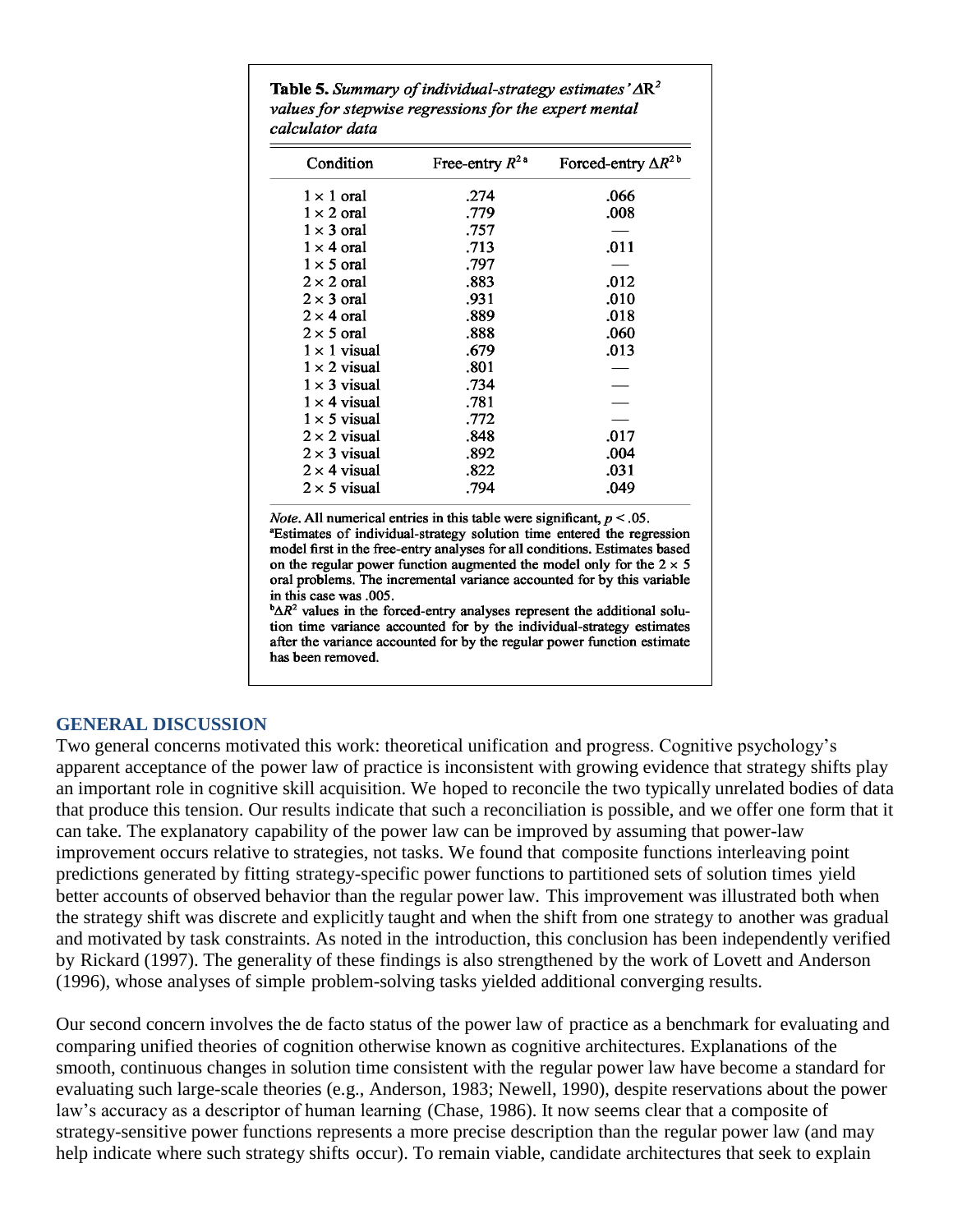the acquisition of complex skills must accommodate strategy change and strategy variation, and account for the independent speedup of each strategy. Clearly, this effort will require understanding the conditions that determine strategy changes as well as how and why new strategies emerge. This more accurate prediction comes at a price of more detailed analysis.

# **Notes:**

1. This regularity was first noted by Lewis (1976) in an unpublished manuscript that Newell acknowledged reading.

2. Rickard had strategy information for only one third of all trials. He used logistic regression to interpolate for the remaining trials.

3. Sharp was defined for two-digit x two-digit arithmetic problems by the pseudoequation  $AB \# CD = [(A + B) \cdot C]$ *C*) x  $(B + D)$  x 3] modulo 100. For example, 34 # 56 =  $[(3 + 5)$  x  $(4 + 6)$  x 3] modulo 100 = 40. Application of this rule creates an operation roughly equivalent in performance time to multiplication (Reder & Ritter, 1992). Note that this operation is not identical to Rickard's (1997) pound operator, which is defined by the equation *a* #  $b = [(b - a) + 1] + b = 2b - a + 1.$ 

4. Monotonic shifts do occur for some subjects, however, as reported by Ritter, Reder, and Newell (1989). This finding was one of the direct precursors to our work reported here.

# **REFERENCES**

Anderson, J.R. (1983). *The architecture of cognition*. Cambridge, MA: Harvard University Press. Chase, W.G. (1986). Visual information processing: Acquisition of visual-spatial skills. In K.R. Boff, L. Kauffman, & J.P. Thomas (Eds.), *Handbook of perception and human performance* (pp. 53–69). New York: John Wiley & Sons.

Chi, M.T.H., Feltovich, P.J., & Glaser, R. (1981). Categorization and representation of physics problems by experts and novices. *Cognitive Science*, *5*, 121–152.

Compton, B.J., & Logan, G.D. (1991). The transition from algorithm to retrieval in memory-based theories of automaticity. *Memory & Cognition*, *19*, 151–158.

Crossman, E.R.F.W. (1959). A theory of the acquisition of speed-skill. *Ergonomics*, *2*, 153–166. DeJong, R.J. (1957). The effects of increasing skill on cycle-time and its consequences for time-standards. *Ergonomics*, *1*, 51–60.

Ericsson, K.A., & Smith, J. (Eds.). (1991). *Toward a general theory of expertise: Prospects and limits*. Cambridge, England: Cambridge University Press.

Fitts, P.M. (1954). The information capacity of the human motor system in controlling amplitude of movement. *Journal of Experimental Psychology*, *47*, 381–391. Fitts, P.M., & Posner, M.I. (1967). *Human performance*. Belmont, CA: Brooks/Cole.

Hick, W.E. (1952). On the rate of gain of information. *Quarterly Journal of Experimental Psychology*, *4*, 11– 26.

Hyman, R. (1953). Stimulus information as a determinant of reaction time. *Journal of Experimental Psychology*, *45*, 188–196.

Klapp, S.T., Boches, C.A., Trabert, M.L., & Logan, G.D. (1991). Automatizing alphabet arithmetic: II. Are there practice effects after automaticity is achieved? *Journal of Experimental Psychology: Learning, Memory, and Cognition, 17*, 196–209.

Larkin, J.H., McDermott, J., Simon, D.P., & Simon, H.A. (1980). Expert and novice performance in solving physics problems. *Science, 208,* 1335–1342.

LeFevre, J., Bisanz, J., Daley, K.E., Buffone, L., Greenham, S.L., & Sadesky, G.S. (1996). Multiple routes to solution of single-digit multiplication problems. *Journal of Experimental Psychology: General*, *125*, 284–306.